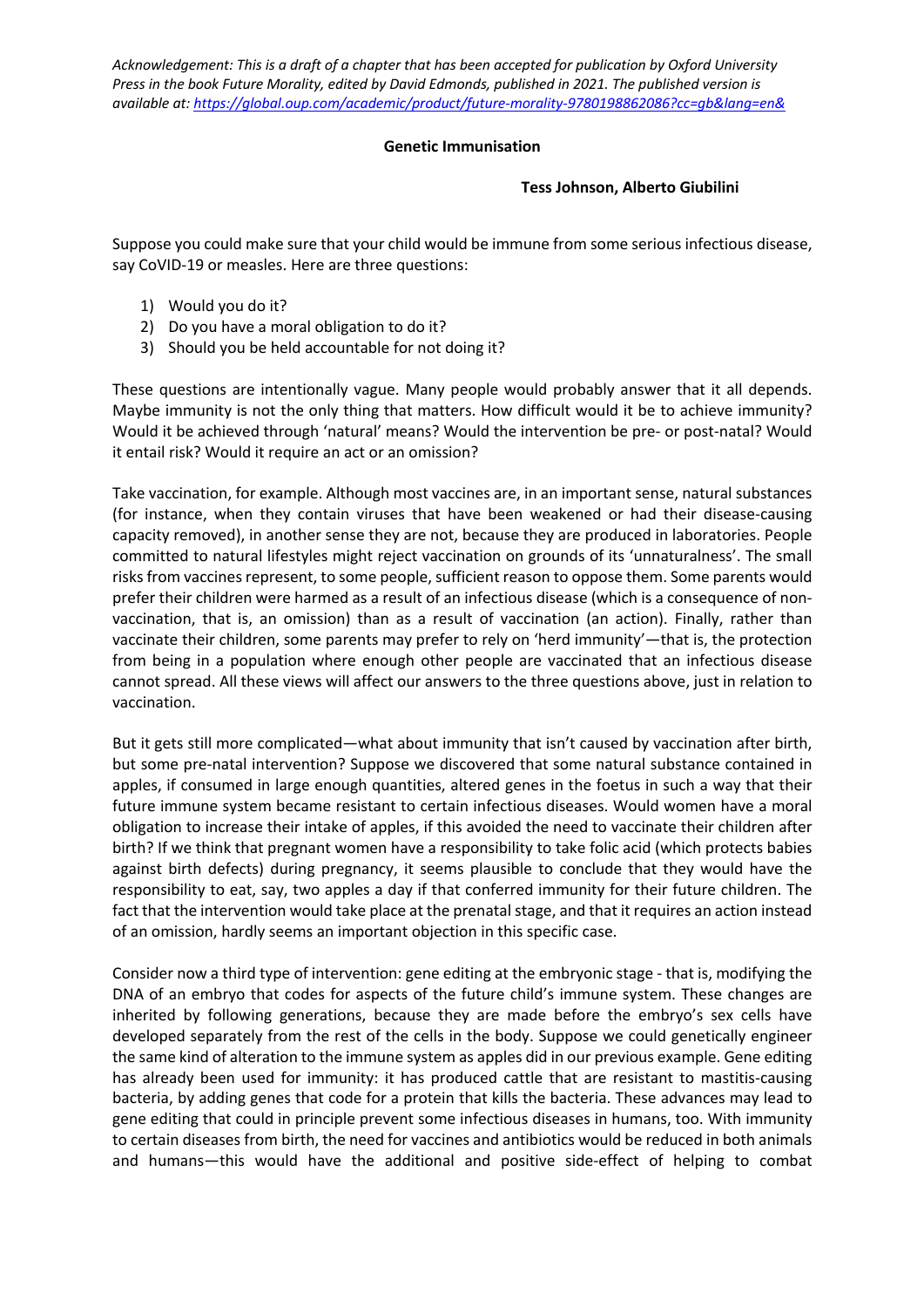'antimicrobial resistance', the resistance that evolves in certain infectious disease strains to drugs designed to kill them.

These interventions may sound like science fiction, but they are probably just around the corner. In fact, in 2018, gene editing was first used on babies brought to term, by Chinese scientist He Jiankui. He declared that he had managed to edit the embryos' genes to make them resistant to the HIV virus. The experiment was deemed both unsafe and unethical by the academic community—in part because of uncertainty about the risks involved by this modification—but it shed light on a new possibility: if we use gene editing to confer immunity, maybe we could eliminate infectious diseases that threaten our populations today. If gene editing technology was refined, properly ethically assessed, and made accessible to the public as a way of ensuring one's children's immunity, it might even become as important as, or even preferable to, vaccination. We will refer to such a technique as 'genetic immunisation'.

In this chapter we want to examine the ethics of genetic immunisation with reference to the three questions with which we began. We will compare vaccination and genetic immunisation to see whether these different interventions provide different answers to these three questions. If they do not, then parents who would undertake vaccination for their child, who see a moral obligation to vaccinate their children, and who think that policy should hold parents accountable for not vaccinating their children, would be able to argue that the same should apply to genetic immunisation.

## **If We Should Vaccinate, Should We Genetically Immunise Our Children?**

The disagreement about whether, and how, to vaccinate children is often based on members of the public holding different and sometimes incorrect factual beliefs. The vast majority of people, from anti-vaxxers to those more informed about science and the benefits of vaccines, think that parents have a moral responsibility to protect their children's health. The disagreement is about how to achieve this. Some think that vaccines are ineffective or harmful, or that some infectious diseases are not particularly dangerous. Yet, most people agree that parents have a responsibility to preserve their children's health. If so, then given negligible risks and significant benefits of vaccines, failing to protect one's child against certain infectious diseases through easily-available vaccination is like failing to provide children with adequate nutrition to prevent them from developing certain health conditions. One might go further and say that non-vaccinating parents are morally blameworthy even if the child does not get the infectious disease, because they have put their child at preventable risk of serious illness. Parents fulfil responsibility for their child's health once they make sure the child enjoys either direct (through vaccination) or indirect (through herd immunity) protection.

Parents are often encouraged to fulfil their responsibilities through social pressures or forms of noncoercive government action. For instance, even where vaccination is not mandatory, most governments promote vaccination uptake, if only by providing accurate information or subsidising certain vaccines. The existence of parental responsibilities and the encouragement of their fulfilment via government policy can be explained by appeal to 'paternalism', that is, the principle according to which certain individuals (in this case, children) ought to be protected regardless of whether they consent to it (direct paternalism) or whether those responsible for them consent to it (indirect paternalism). But there is another reason: we want parents to provide for their children's health not only because that isin their children's best interests, but also because we want to protect and promote public health. Arguably<sup>1</sup>, vaccinating one's children constitutes a fair contribution to maintaining herd

<sup>1</sup> see, e.g. Giubilini 2019; Giubilini 2020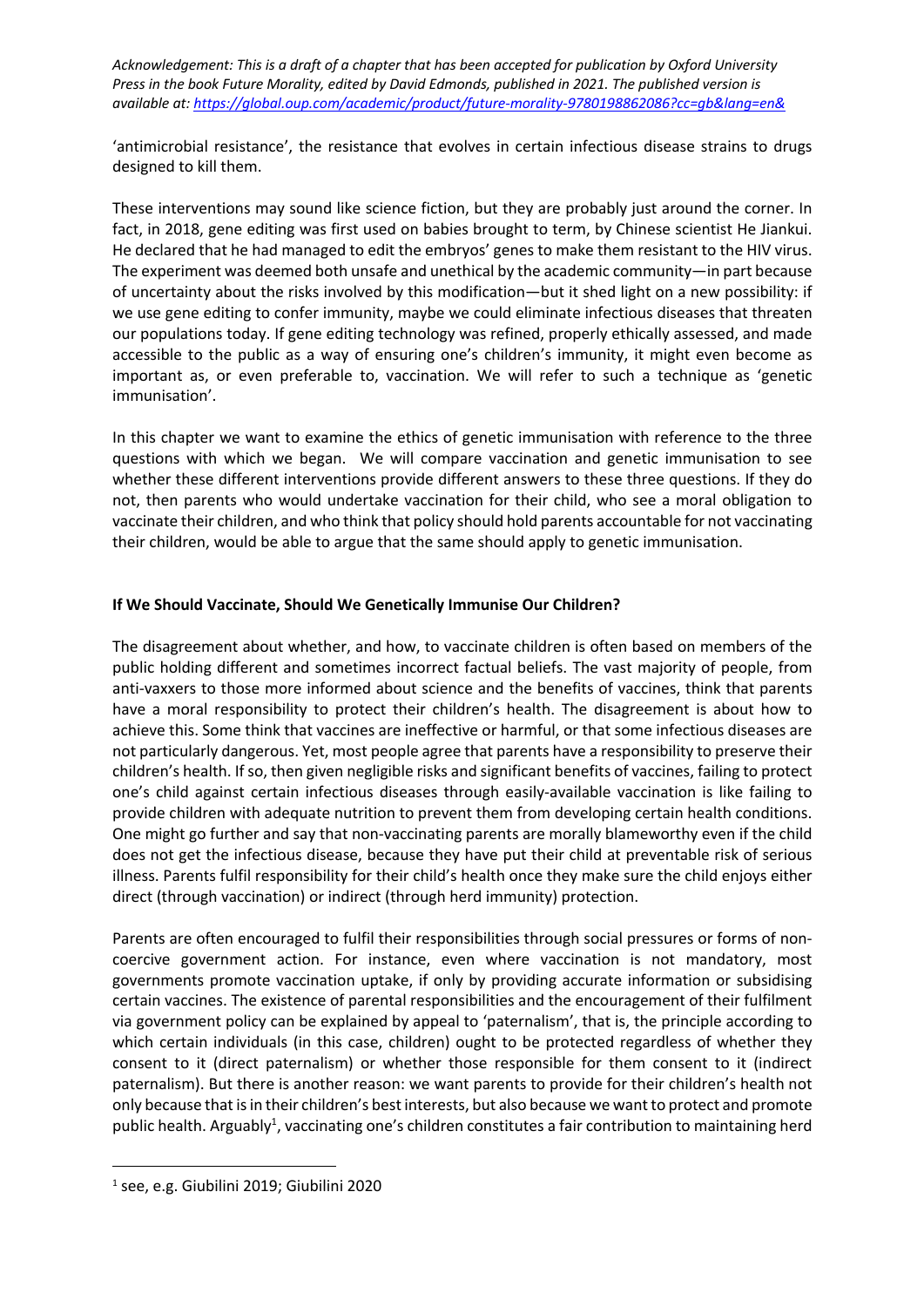immunity. This shared duty to contribute implies a *prima facie* duty to vaccinate our child for the sake of the community, even beyond our individual duty to our child as a parent.

Does the same moral requirement hold for genetic immunisation?

## **Vaccination and Genetic Immunisation: Similarities and Differences**

## *1. Aims*

The aim of vaccination policies is to protect individuals and reduce the spread of certain infectious diseases in society. These contribute to individual and public health but also to productivity and the economy. A pandemic of simple seasonal flu could cost a country like the USA around \$45.3 billion in lost gross domestic product (GDP) with low vaccination rate; this number could come down by at least \$10 billion with higher vaccination rates<sup>2</sup>.

Genetic immunisation could achieve the same result as vaccination and would be aimed at the same target—reducing the spread of disease by improving the ability of our immune cells to respond effectively to infection.

## *2. Nature of Intervention: Genetic modification and enhancement*

Genetic immunisation involves direct genetic modification (which we assume will be safe). Is parental responsibility and responsibility to society any different for direct modification as opposed to a vaccine, or eating apples to cause immunity? Whether the apples work by changing gene expression or the foetus' immune cells doesn't appear to be morally relevant. And if that's right, the directness of genetic modification doesn't seem a *morally relevant difference* when we compare genetic immunisation with vaccination.

What about whether each of the two interventions constitutes an 'enhancement' or a 'preventive measure'? Some people believe that an enhancement is either not permissible at all, or else less permissible than a treatment. Depending on how one understands the concept of 'human enhancement', vaccination could be taken to be either a preventive treatment or an enhancement. Vaccinations are preventive measures in that they do not treat a disease but create a new capacity for preventing certain diseases. In that sense, both vaccination and genetic immunisation count as preventive measures. But vaccination might also be termed an enhancement if we focus on the fact that the capacity does not exist in the natural, pre-vaccination population, unless they have acquired immunity by getting infected. In this sense, genetic immunisation is an enhancement, too. If the catagorization of vaccination as a form of enhancement does not make it morally unacceptable, the same holds true for genetic immunisation.

Worries that genetic immunisation is a form of enhancement might be a proxy for a different kind of concern, namely that genetic immunisation is 'eugenics'. This concern was voiced when He Jiankui announced the birth of the two first gene-edited babies<sup>3</sup>. More generally, the eugenics rhetoric is one of the most common strategies used to oppose human enhancement<sup>4</sup>. The rhetoric suggests analogies between the enhancement practices proposed today and the kind of practices carried out in Nazi Germany and elsewhere in the first part of the 20<sup>th</sup> Century. Because of this dark history, the

<sup>2</sup> Prager et al. 2017

<sup>3</sup> Huang 2018

<sup>4</sup> e.g. Kass 2008: 301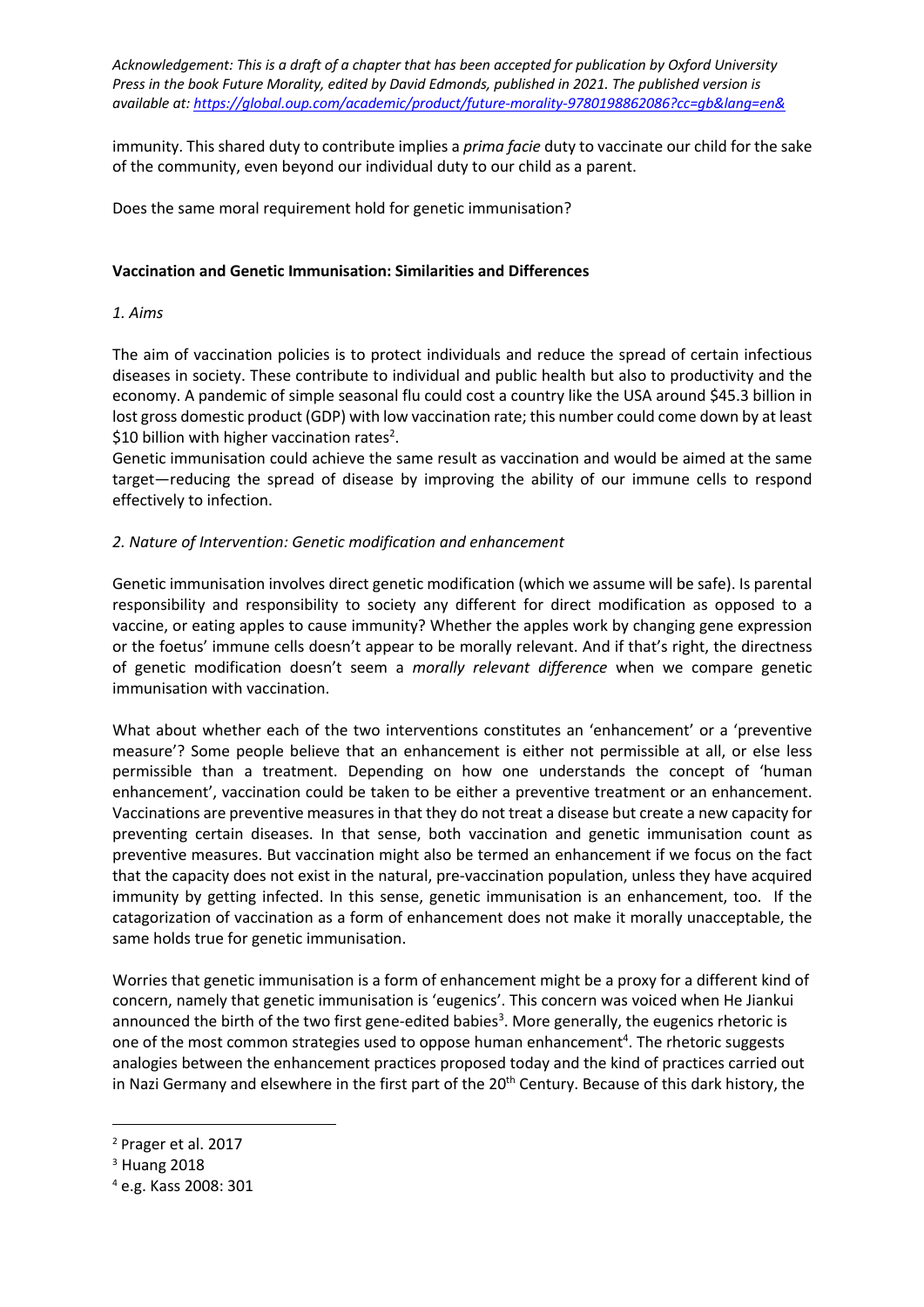term 'eugenics' now carries a negative connotation, although the term itself is not inherently negative, if we look at its literal meaning ('good birth'). Making humans 'better' in certain respects, by exploiting our knowledge of genetics and heritability, is by definition a good thing. The disagreement is on what 'good' and 'better' mean (e.g. whether people with certain disabilities can have a good life) and on which means may permissibly be used to make humans 'better'. Where eugenics involves expressing disvalue toward those without a certain desired characteristic, for instance, ethical problems arise. They arise too if a process is enforced using state power to impose a certain way of life or to deprive citizens of individual liberties regarding reproduction or even life (as was the case in Nazi Germany).

But consider vaccination and genetic immunisation. Expressing disvalue toward certain groups is neither the goal nor a side-effect of inducing disease immunity, whether that be through vaccination or genetic modification. Nobody would say that when a state introduces a measles vaccination policy, it sends a negative message against those with measles. And immunising children against infectious diseases through gene editing would not express any negative attitude against people who are not immune any more than vaccinating children does.

The point about state use of power is more problematic. Certainly, we can see how compulsory genetic immunisation may be justified on the same grounds as vaccination, at least when it's relatively cheap and easily available to prospective parents already intending to use IVF. And it might be argued that this would constitute a coercive, imposing or liberty-threatening practice.

To this concern we have two replies.

Firstly, if our major worry is about state imposition and limitation of individual liberties, then the simple response would be to accept that genetic immunisation, although a good thing in itself and perhaps even a moral obligation (the second question with which we started), should not be made compulsory (the third question)—nor for that matter should vaccination, on the same grounds. Of course, many people would still be willing to genetically immunise their children (first question) without there being a legal obligation, out of a sense of parental responsibility.

Secondly, not every form of state imposition is wrong, even if it does infringe individual liberties. Quarantine, vaccination, rationing allocation of scarce health resources, and taxation are a few examples of what are normally regarded acceptable forms of liberty infringement. The real problem arises when the state uses its power to impose certain types of substantive values or norms on others—for example, values about what counts as a good life or a good human being. This is not consistent with the values of liberal, democratic societies. In such societies, the state should create conditions that enable individuals to develop and pursue their own values and life goals, so long as these are consistent with equal rights and liberties of others.

Would either compulsory vaccination or genetic immunisation impose states' values on its citizens? Even if we thought herd immunity and a decent level of public health are intrinsically good, they are also—and we would say, mainly—preconditions for citizens' abilities to pursue their own goals and values. Freedom from infectious disease is a health-related good that serves the pursuit of other goals. If that is right, then the eugenics objection loses its force.

# *3. Stage of Intervention*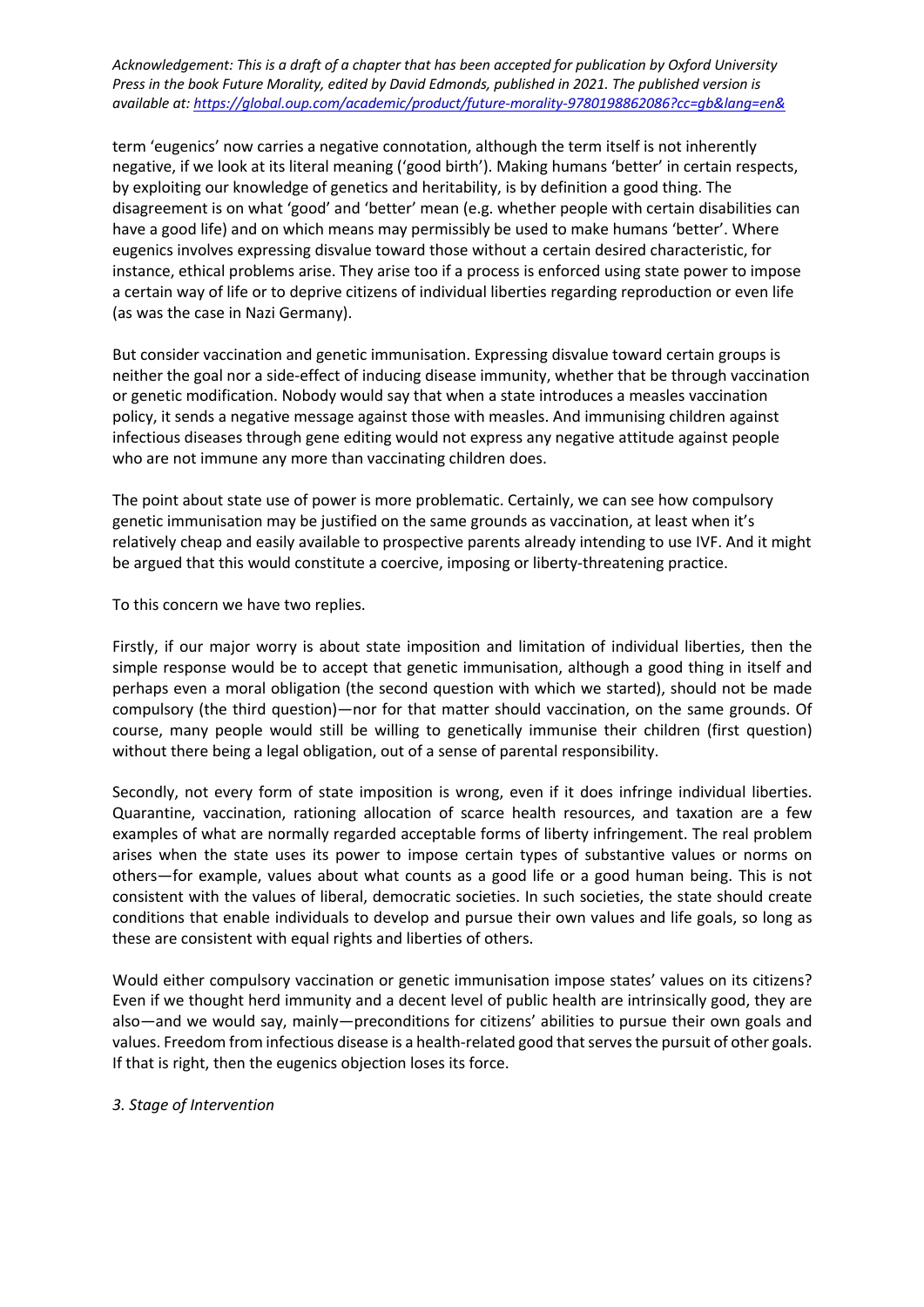Perhaps an ethically relevant difference is between pre- and post-natal intervention. We might ask, for instance, whether parental responsibilities are affected by genetic immunisation's status as a prenatal intervention.

However, assuming genetic immunisation is easily available and not too costly in the future, parents would seem to have as pressing a responsibility to pursue genetic immunisation as women would to eat disease-preventing apples during pregnancy. Equally, so long as the pre-natal intervention is safe and does not impose significant costs to the woman undertaking it, there doesn't seem to be a relevant moral distinction between the apples (pre-natal) and vaccination (post-natal) interventions.

The important costs caveat may, however, limit the scope for implementing genetic immunisation. Genetic immunisation would require prospective parents to use IVF to conceive a child. This involves invasive operations and over-stimulation of the ovaries to produce eggs, costs that for many prospective mothers may be morally significant. If so, then we should limit our investigation of genetic immunisation to cases where prospective parents already choose to undertake IVF.

## *4. Continuity of Intervention*

We should also consider the continuity of the intervention. Genetic immunisation would be a form of *heritable* modification, with changes passed on to future generations. We are assuming that the kind of genetic immunisation we are concerned with would be safe and that the only change would be to an individual's and their descendants' immunity to a certain disease. Suppose there was high uptake of genetic immunisation, so that a few generations down the line significant parts of the global population would be immune from, say, measles—is this future problematic, somehow, compared to the same effect of a vaccination programme that eradicates measles a little later? The ultimate ambition of a vaccination policy is permanent immunity against certain infectious diseases. A safe heritable genetic immunisation producing the same outcome, but for multiple generations, seems at least morally equivalent to vaccination, if not better.

# *5. Bodily Integrity*

Bodily integrity is a principle typically advanced against vaccination, especially compulsory vaccination. The claim is that forcing somebody to have a vaccine violates their bodily integrity crudely, that is the right not to have one's body interfered with in ways that are considered too invasive.

Even if this charge has some merit, it is not necessarily a decisive principle. One could plausibly argue that the benefits of vaccination outweigh the slight invasion of a jab. In any case, for the purposes of this discussion, the real question is whether vaccination and genetic immunisation pose differing levels of threat to bodily integrity.

In the case of genetic immunisation, the 'body' that is interfered with is an embryo; it's not clear that embryos even have a 'body', or one whose integrity can be meaningfully violated. It may be argued that changes from genetic immunisation are carried through in the child's DNA, violating the child's body in the process. But even if this claim is granted, the genetic changes in the child seem equivalent to the changes incurred through vaccination. The only difference is that the former involves changes to DNA and the latter to cells. Genetic immunisation is no more a violation of bodily integrity than vaccination.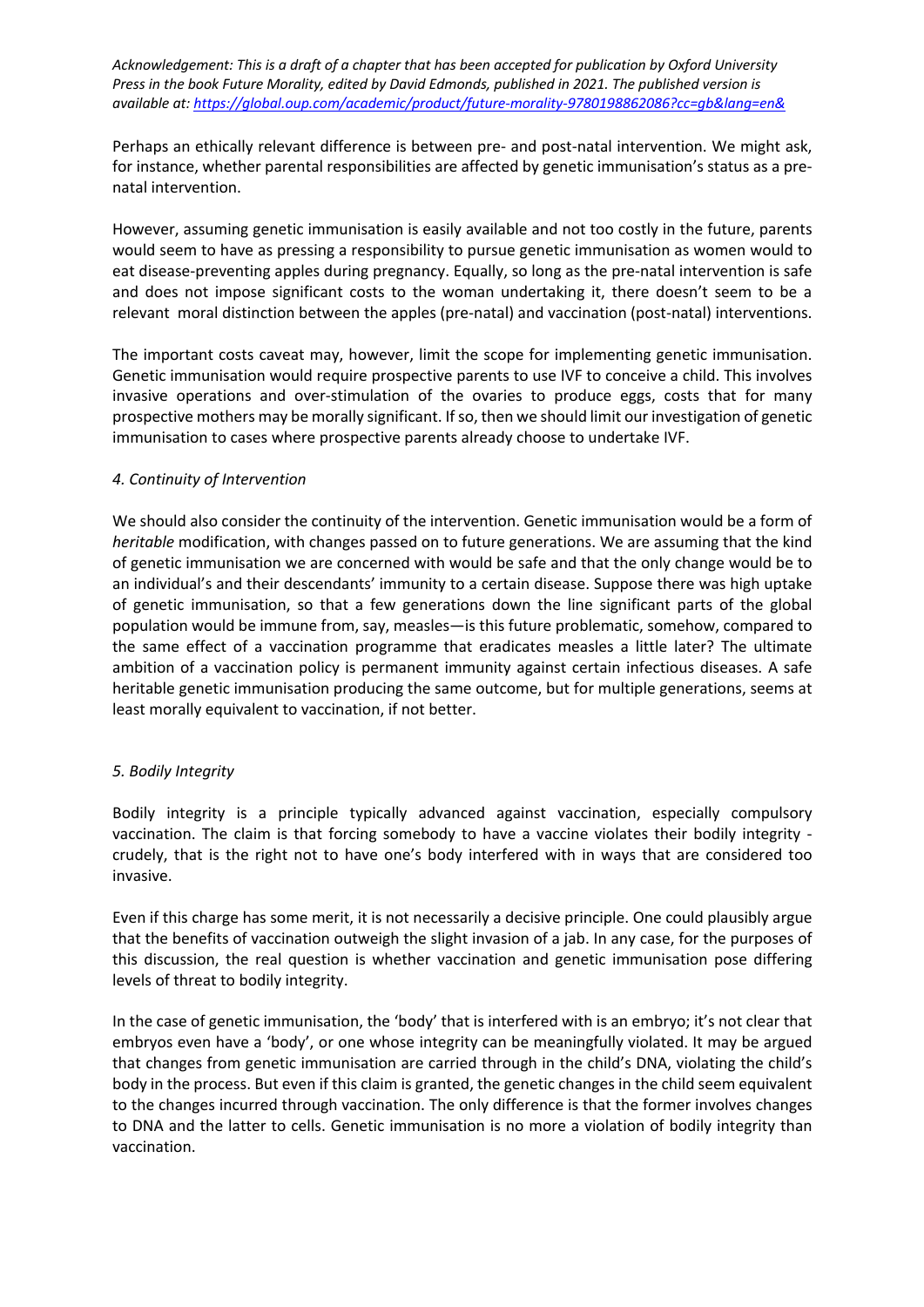## *5. Alternative Measures and Cost*

Genetic immunisation and vaccination may differ in cost and availability. At first glance, vaccination seems a more efficient means to cause immunity, given the portability of vaccines and the lack of equipment and expertise required. Genetic immunisation requires IVF and many associated costs, equipment, and qualified personnel. However, vaccines are not always an alternative option to achieve immunity, even in high income countries where they are easily available. Some people have adverse reactions (e.g. allergies) to certain vaccines, some are too young to be vaccinated and so cannot enjoy direct protection for a few months or years, and no vaccine is 100% effective. In that case, being born with immunity may be preferable to having to acquire immunity through vaccines.

What about the costs of each intervention? On a per-intervention basis, genetic immunisation is predictably more costly than vaccination. However, the cost of genetic immunisation will probably come down in future, and since immunity will be passed down to subsequent generations, the cost will be spread among the immune descendants of an edited individual, potentially making it comparable, or lower than, vaccination when considered per immune individual. What's more, such intervention may in the long run reduce the need for antibiotics, thus reducing, too, the impact and costs of antibiotic resistance.

# *6. Effectiveness*

Although immunity from genetic immunisation would be heritable (unlike vaccination), this may not increase the effectiveness of the intervention, compared to vaccination. Disease strains evolve over time, so if diseases change significantly between one generation and the next, genetic immunisation may become obsolete. But this is the same with vaccines. New vaccines frequently need to be developed for fast-evolving disease strains such as flu viruses. Meanwhile, for slow-evolving diseases, we would still see the benefits of multiple generations inheriting immunity. For example, let's consider multi-drug resistant tuberculosis (MDR TB). One of very few viable vaccinesstill effective against (nonpulmonary) MDR TB is neonatally-administered bacilli Calmette-Guérin. This was first used in 1921 and has remained effective for 100 years. Although, like vaccination, genetic immunisation may not remain effective against fast-adapting diseases, we can assume it would show the same effectiveness at producing immunity per generation as vaccination.

# **What Do These Similarities and Differences Mean?**

*If* vaccination is a moral obligation and should be compulsory, then our discussion suggests that parents would and should genetically immunise their children. However, any compulsory policy would have to be limited to those already undertaking IVF—otherwise too great a burden would be imposed on prospective mothers. As for the increased costs of genetic immunisation, this would seem to be balanced by its continuity into future generations. One might think that individuals have a moral responsibility to look after their own health, but that the state has no business in forcing them to live up to such moral responsibilities toward themselves or their children, especially when this is costly. But the cost issue is eliminated entirely if we consider the idea of publicly subsidised genetic immunisation, similar to the way we currently implement vaccination programmes. This may mean that parents undertaking IVF can be held accountable for not genetically immunising their future children.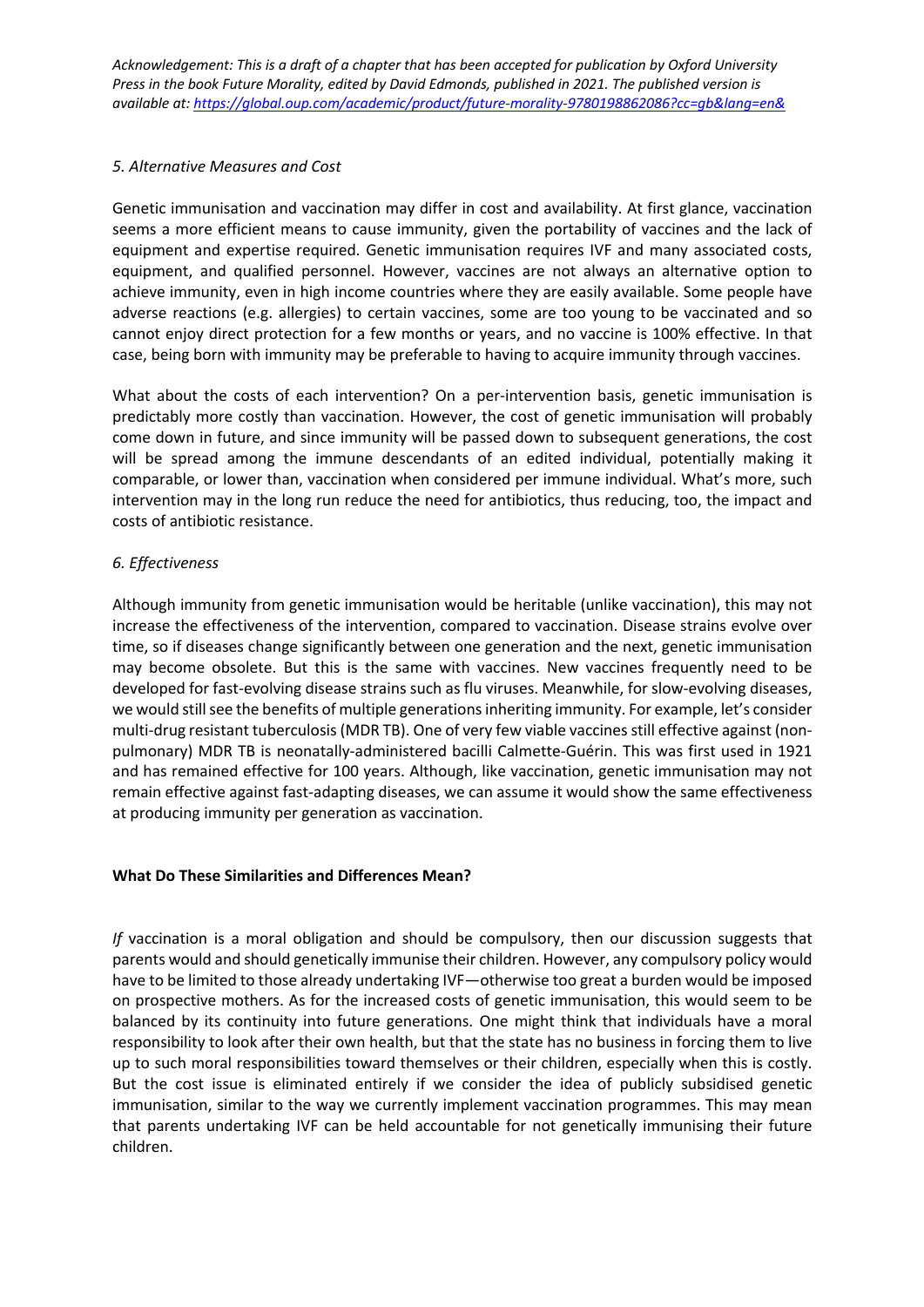When it comes to availability, we need to be realistic: it's unlikely that genetic immunisation will be an option for people in some areas of the world. This doesn't make it less morally required for those for whom it is available, but it does mean we need to make sure that vaccine development and distribution is not neglected *in favour of* a complete switch to genetic immunisation. Vaccine development will continue to be important for many years to come, and is a necessary alternative to genetic immunisation for those prospective parents not already intending to undertake IVF.

#### **Is Genetic Immunisation the New Vaccination?**

So is genetic immunisation the new vaccination? If parents would and should vaccinate their children, and if they should be held accountable for not doing so, does the same hold for genetic immunisation?

Overall, we think that genetic immunisation is *not* 'the new' vaccination. It must not replace current vaccination. However, with some caveats, it *is* a promising and morally-justifiable new alternative to traditional vaccination. Vaccination must continue to be supported, but for parents who are already undertaking IVF, genetic immunisation may become the new vaccination. If so, it should be accompanied by the same aspects of parental responsibility and accountability—to the benefit of both individual future children, and society at large.